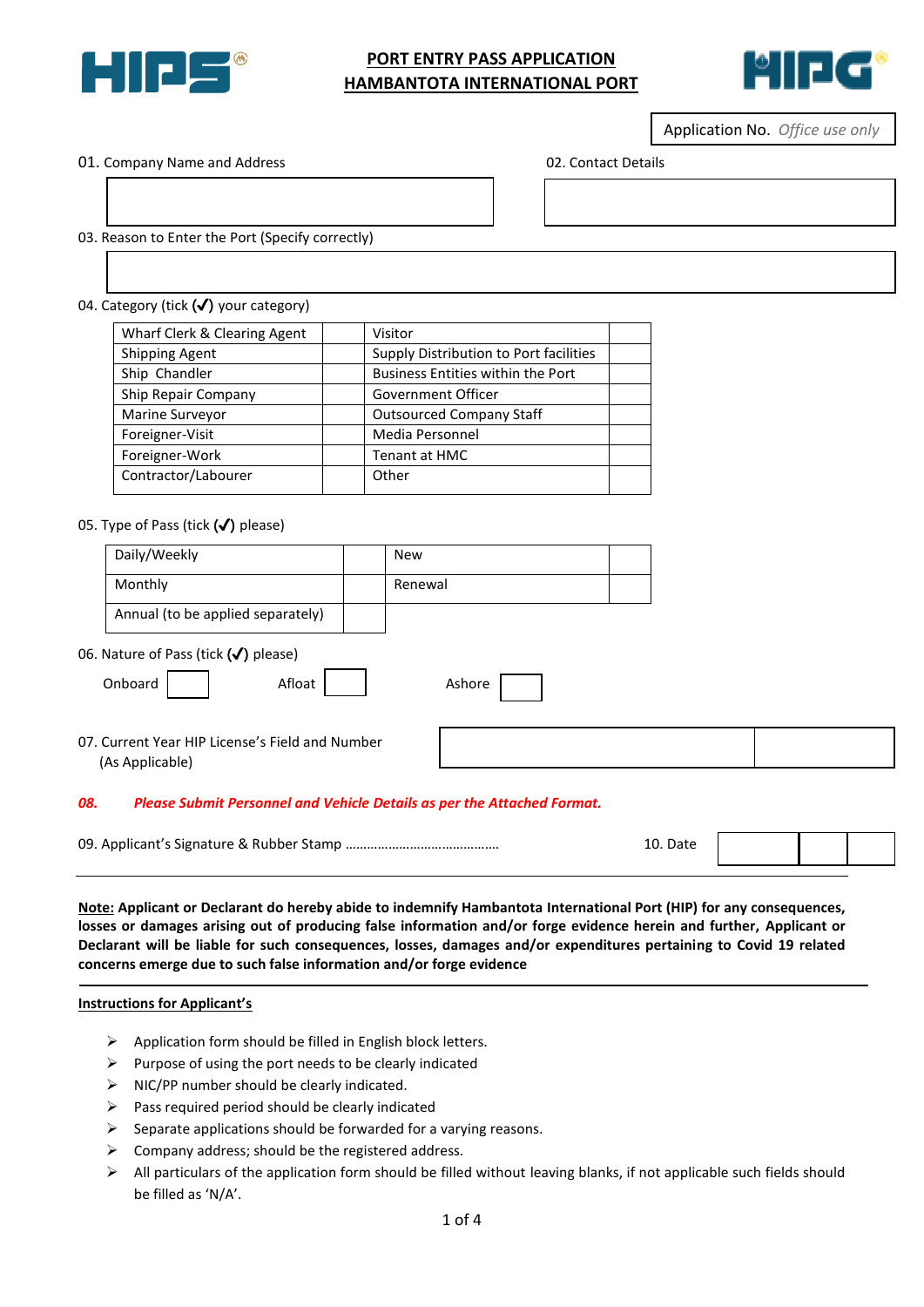- $\triangleright$  Annual passes to be applied separately.
- $\triangleright$  When applying for port entry pass renewal, the previous pass issue date needs to be indicated correctly, otherwise application may be rejected.
- $\triangleright$  Applicant's signature and rubber stamp is mandatory in the application (recommend to scan and submit the duly filled application).
- $\triangleright$  Pass officer will not be responsible for any wrong information furnished by the applicant.
- $\triangleright$  For any clarification/inquiry, pass office can be contacted.
- Application shall accompany 'pass request letter' and 'compulsory documents'.
- 'Pass request letter format' and 'list of compulsory documents' and other necessities defined as per the category of port user is available at [http://www.hipg.lk/our-services/security.](http://www.hipg.lk/our-services/security)
- Any loss of port entry pass should be immediately notified to HIPS; a police entry made and certified copy of the police entry forwarded to HIPS.
- Pass request application and other documents should be submitted to pass office well in advance (minimum of three days prior).
- $\triangleright$  Payments shall be made to following Bank account:
	- Name of account holder: Hambantota International Port Services Company (Pvt) Ltd
	- People's bank account no: 007-2-001-5-0022452
	- Branch: Hambantota
	- Bank code: 7135

# **For Office Use Only**

| Zones | Gates                              | Onboard | Afloat | Ashore | On Payment | <b>Free Pass</b> |
|-------|------------------------------------|---------|--------|--------|------------|------------------|
|       |                                    |         |        |        |            |                  |
|       | All Required Documents Attached    |         |        |        |            |                  |
|       | Application Checked/Recommended by |         |        |        |            |                  |

### **Approved/Not Approved**

**…………………………………………** Head of Security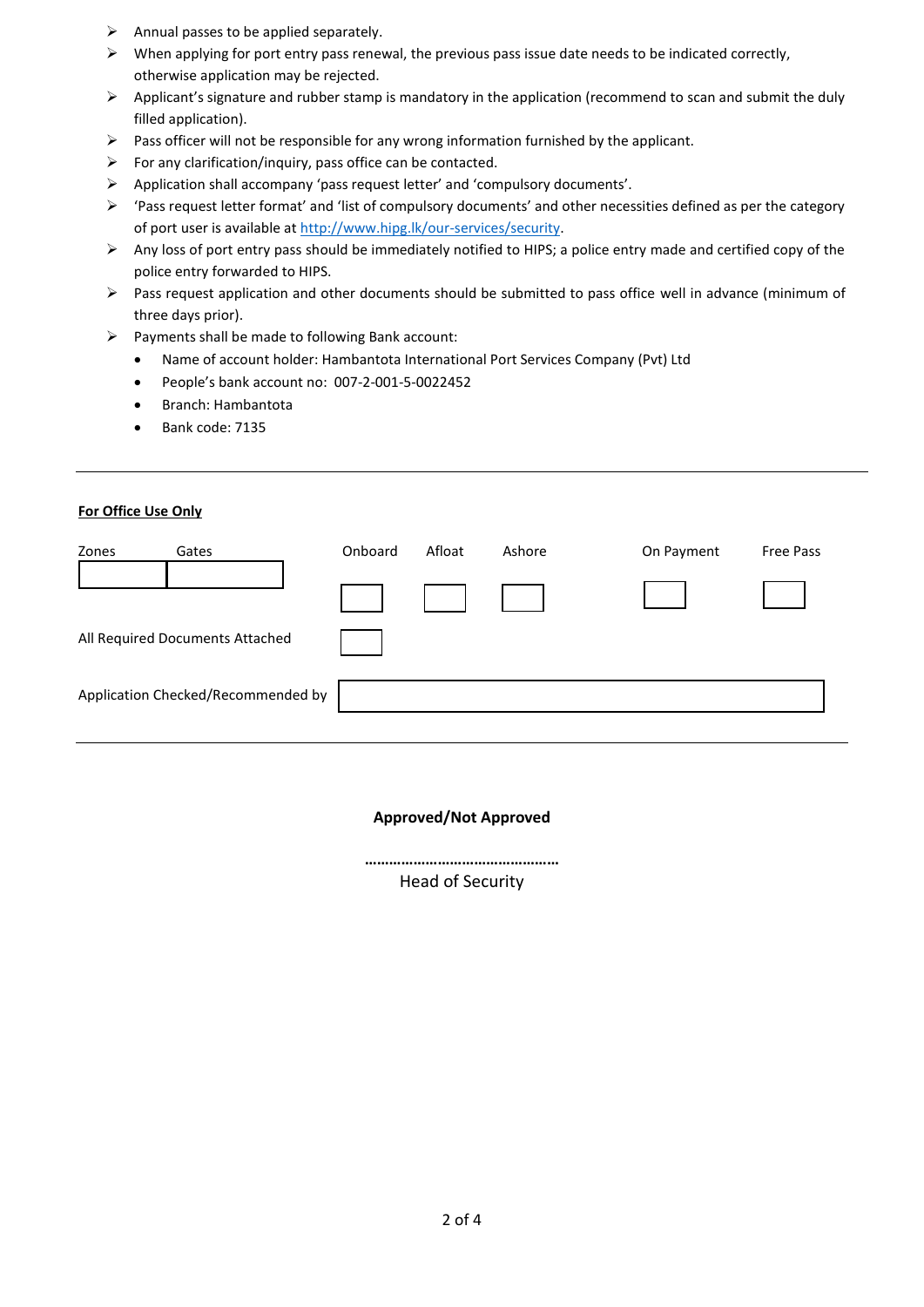# **Personal Details Format**

|                 | Name with Initials | NIC or PP No. |  |  |  |  |  | Designation | <b>Police Report</b>                         | <b>GS Report &amp;</b>    |                         | <b>Previous Permit</b>                           | Permission required for                                         |
|-----------------|--------------------|---------------|--|--|--|--|--|-------------|----------------------------------------------|---------------------------|-------------------------|--------------------------------------------------|-----------------------------------------------------------------|
|                 |                    |               |  |  |  |  |  |             | Date or Visa Exp.<br>Date (As<br>Applicable) | Yes/No<br>(As Applicable) | <b>Safety Induction</b> | <b>Issue Date</b><br>(Compulsory for<br>renewal) | (Gate/Zones) & permit<br>required period (2 <sup>nd</sup> Line) |
| 01              |                    |               |  |  |  |  |  |             |                                              |                           |                         |                                                  |                                                                 |
|                 |                    |               |  |  |  |  |  |             |                                              |                           |                         |                                                  | From:<br>To:                                                    |
| 02              |                    |               |  |  |  |  |  |             |                                              |                           |                         |                                                  |                                                                 |
|                 |                    |               |  |  |  |  |  |             |                                              |                           |                         |                                                  | From:<br>To:                                                    |
| 03              |                    |               |  |  |  |  |  |             |                                              |                           |                         |                                                  |                                                                 |
|                 |                    |               |  |  |  |  |  |             |                                              |                           |                         |                                                  | From:<br>To:                                                    |
| 04              |                    |               |  |  |  |  |  |             |                                              |                           |                         |                                                  |                                                                 |
|                 |                    |               |  |  |  |  |  |             |                                              |                           |                         |                                                  | From:<br>To:                                                    |
| 05              |                    |               |  |  |  |  |  |             |                                              |                           |                         |                                                  |                                                                 |
|                 |                    |               |  |  |  |  |  |             |                                              |                           |                         |                                                  | From:<br>To:                                                    |
| 06              |                    |               |  |  |  |  |  |             |                                              |                           |                         |                                                  |                                                                 |
|                 |                    |               |  |  |  |  |  |             |                                              |                           |                         |                                                  | From:<br>To:                                                    |
| 07              |                    |               |  |  |  |  |  |             |                                              |                           |                         |                                                  |                                                                 |
|                 |                    |               |  |  |  |  |  |             |                                              |                           |                         |                                                  | From:<br>To:                                                    |
| 08              |                    |               |  |  |  |  |  |             |                                              |                           |                         |                                                  |                                                                 |
|                 |                    |               |  |  |  |  |  |             |                                              |                           |                         |                                                  | From:<br>To:                                                    |
| $\overline{09}$ |                    |               |  |  |  |  |  |             |                                              |                           |                         |                                                  |                                                                 |
|                 |                    |               |  |  |  |  |  |             |                                              |                           |                         |                                                  | From:<br>To:                                                    |
| $10\,$          |                    |               |  |  |  |  |  |             |                                              |                           |                         |                                                  |                                                                 |
|                 |                    |               |  |  |  |  |  |             |                                              |                           |                         |                                                  | From:<br>To:                                                    |